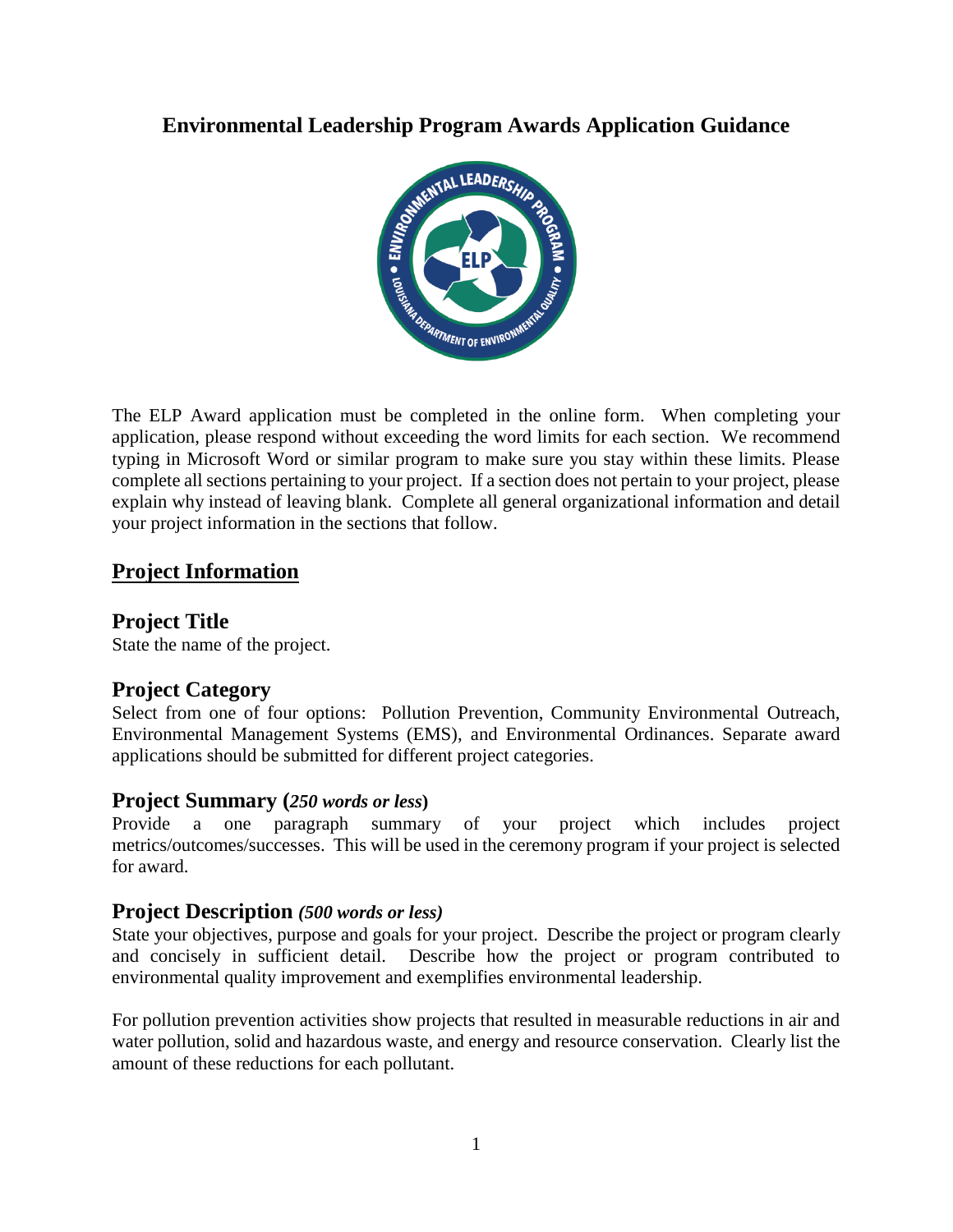For community outreach activities, describe how the project contributed to the community and will result in environmental quality improvement. Also include the motivation for implementing this project/program and why you chose this particular community. Describe the community served, number of people served, project duration, community involvement/partnerships. Projects must demonstrate involvement of local community. If applicable, also include the number of employees involved, company hours spent, volunteered free time, and the time period involved (short and long term).

For EMS, please indicate and provide documentation of certification for whether the facility EMS is registered to ISO 14001 Standard and/or if the facility has had a third-party certification audit. Concisely describe the scope of the EMS (which facility or facilities, units, etc...).

For environmental ordinance projects, concisely describe the scope of the ordinances. Include details of which environmental conditions are covered with the ordinances (litter, light pollution, noise pollution, abandoned cars, illegal dumping, etc...). State the objectives of your project/program. Consider graphics, pictures, and tables to save words. Indicate the number of people reached, and/or other project achievements.

## **Environmental Improvements/Risk Reduction** *(500 words or less)*

Describe the environmental improvement and or risk reduction resulting from the project; and if applicable, describe the change to the Environmental Management System (EMS), or creation/change/enforcement to the ordinances. The use of standardized measures of emissions to describe the volume of waste reduced is encouraged such as TRI data and hazardous waste generation biennial report information. This should include a description of any reductions in environmental risk resulting from the project.

For community outreach projects, include the indicators used to measure the effectiveness of the project. Note the degree to which the improvement(s) contributed to exceeding your expectations (if applicable). If this project was accomplished with help from others, please describe. Also describe why this change is significant and how this benefits the public.

For EMS entries, describe the EMS improvement(s) clearly. Entries should be for innovative in implementation of, or significant improvements to an EMS. Demonstrate the environmental performance improvement(s) resulting from the project or change to the EMS. The improvement should be measurable and include summarized data substantiating the improvement. Describe the environmental benefits, such as improving eco-efficiency. Detail any benefits to the public.

## **Regulatory Exceedances** *(200 words or less)*

Describe how the results of the project contributed to exceeding established regulatory compliance requirements (if applicable). Explain if this was accomplished earlier than required and why the change was significant. Discuss cost considerations if significant (capital investment and/or cost savings).